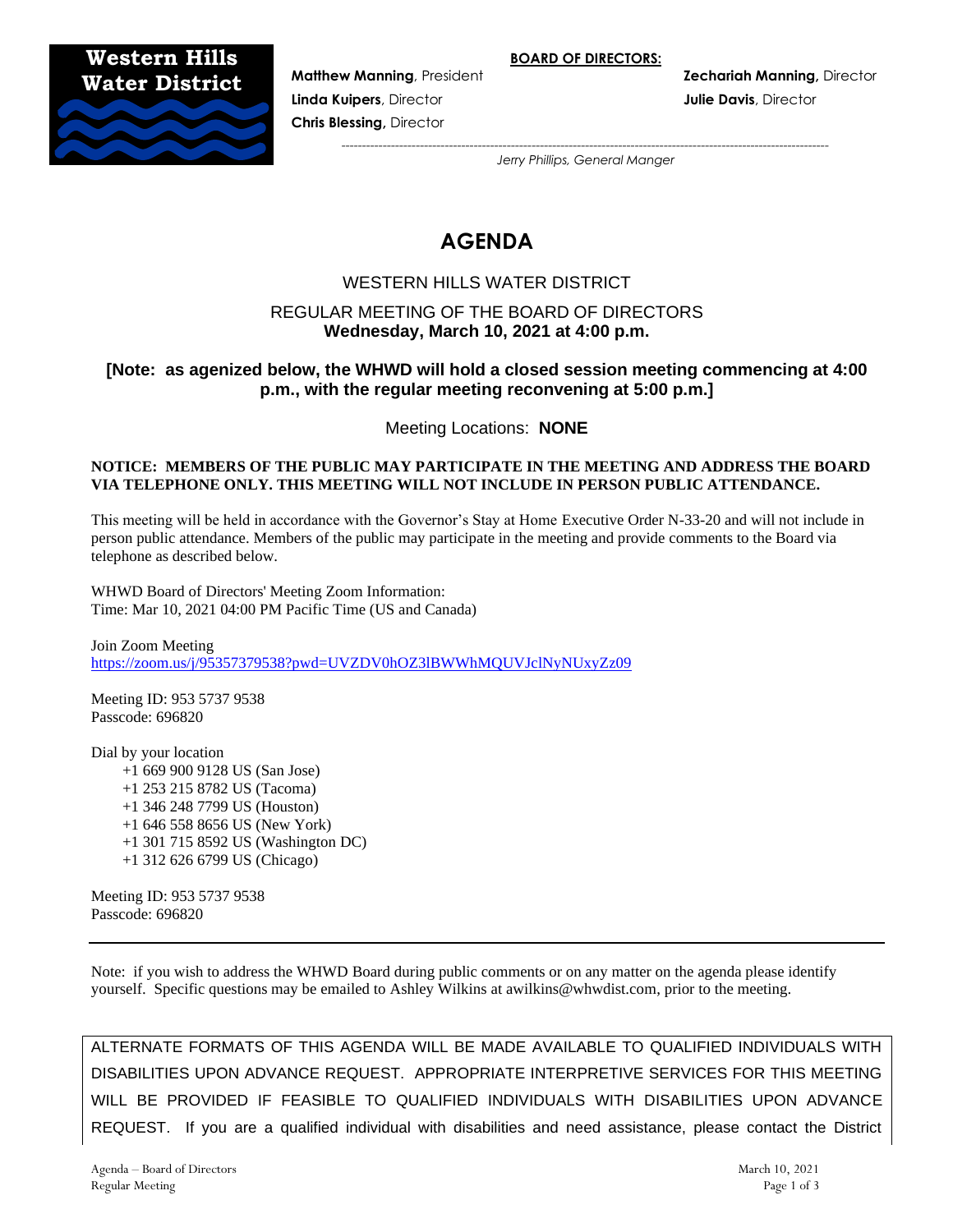Secretary at (209) 895-9493, 48 hours prior to the meeting to enable the District to make reasonable arrangements

to ensure accessibility to this meeting.

*Any and all of the following agenda items are subject to action being taken by the Board of Directors by motion, resolution, or ordinance. Members of the public may address the Board of Directors concerning any agenda item during the Board's consideration of that item.*

# **1. Call meeting to order (4:00 p.m.)**

# **2. Roll Call**

# **3. Public Comments on Closed Session Items/Motion to Adjourn to Closed Session.**

**a. Conference with Legal Counsel – Anticipated Litigation California Government Code Section 54956.9(d)(4) Anticipated litigation: one potential case**

#### **5:00 p.m. – Reconvene Open Session**

## **4. Reportable Actions Taken During Closed Session**

## **5. Motion approving Consent Calendar**

*All matters listed hereunder shall be acted upon by a single vote of the Board. There will be no individual discussion of these items unless a member of the Board or the public so requests, in which event the matter shall be removed from the Consent Calendar and considered as a separate agenda item.*

- a. Approval of February 2021 Check and Warrants.
- b. Approval of minutes for special meeting January 22, 2021; regular meeting February 10, 2021 and special meeting February 25, 2021

## **6. Action Items**

a. Consideration and Approval of Resolution No. 2021-04, Resolution of the WHWD re Approval of Expenditure of Approximately \$76,655.50 of Diablo Grande Community Facilities District No. 1 Mello Roos bond Refinance Proceeds for the Payment of Immediate WHWD Expenses

## **7. Reports**

- a. HF&H Consultants to Provide Update and Present Revised Proposition 218 Water Rate Study
- b. Reports by Directors

## **8. Questions Submitted by WHWD Customers via Social Media, Email, or Directly**

## **9. Public Comment on Items Not on the Agenda**

*Interested persons in the audience or by teleconference are welcome to introduce any topic within the District's jurisdiction. Matters presented under this agenda item may be discussed, but no action can be taken by the Board at this meeting except as follows:*

- *a. Briefly respond to statements made or questions raised.*
- *b. Ask a question for clarification.*